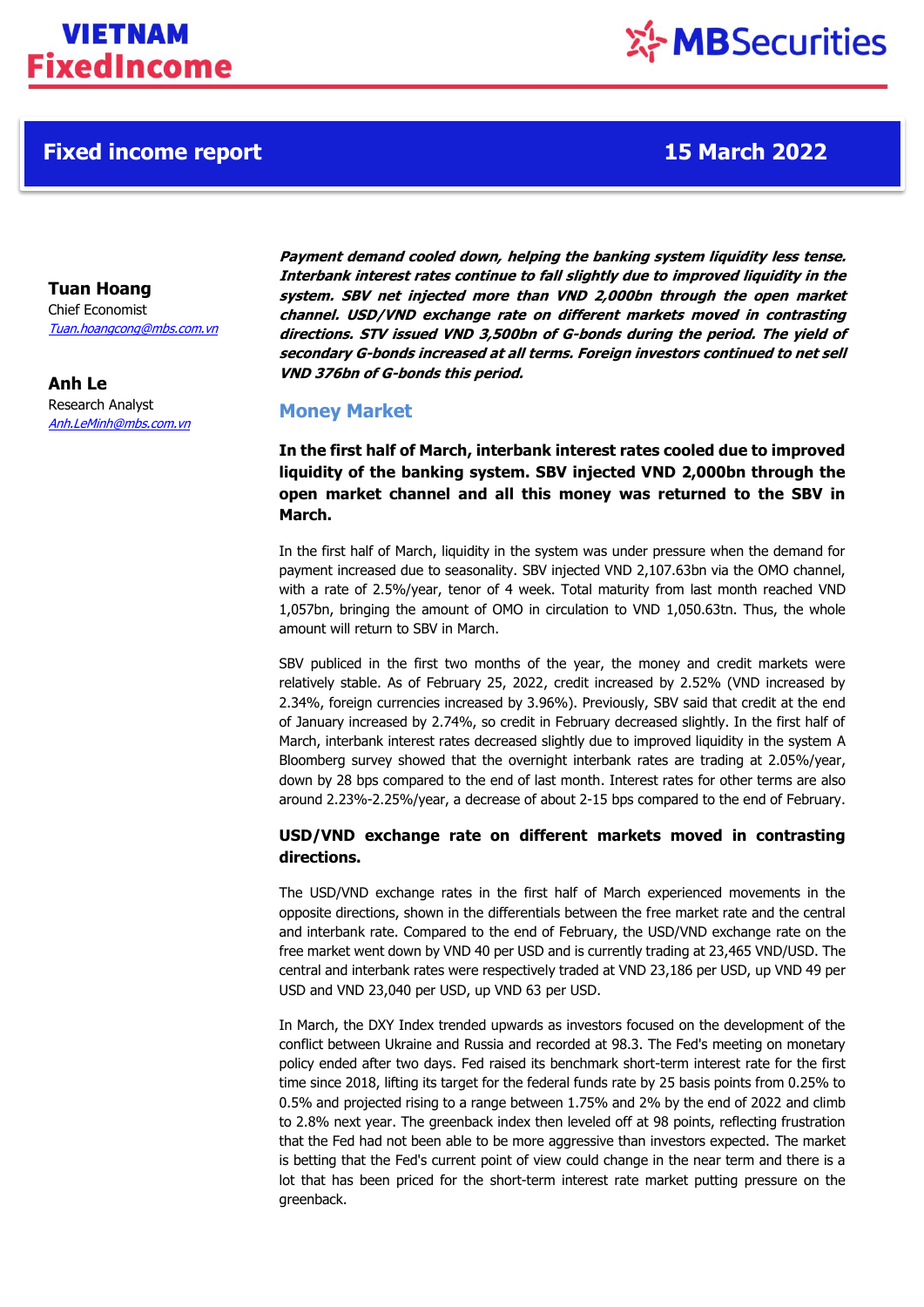## **VIETNAM FixedIncome**

# ※ MBSecurities

### **Figure 1. Interbank overnight lending rate (%) Figure 2. SBV's Open Market Operation (Net Injection)**



### Source: Bloomberg. Source: SBV, MBS.

### **Figure 3. Interbank interest rate (%) Figure 4. USD/VND exchange rate**

|       | O/N  | 1 Week | 2 Week | 1 Month |
|-------|------|--------|--------|---------|
| 31/12 | 1.22 | 1.42   | 1.55   | 1.83    |
| 31/01 | 1.90 | 1.88   | 2.02   | 2.02    |
| 28/02 | 2.33 | 2.38   | 2.27   | 2.33    |
| 15/03 | 2.05 | 2.23   | 2.25   | 2.25    |

### **Figure 5. Regional currencies performance in 2022 Figure 6. VND compared to major currencies in 2022**







**[VND tn]**

(120) (90) (60) (30)  $\Omega$ 30 60 90 120

24,500

24,000 23,500 23,000 22,500 22,000 + Source: Bloomberg. Source: SBV, Bloomberg, MBS Research. **Marita** Sepilar **Marzo** Mar-22

Mar-20 Sep-20 Mar-21 Sep-21 Mar-22

SBV Central Rate Free Market — Interbank Rate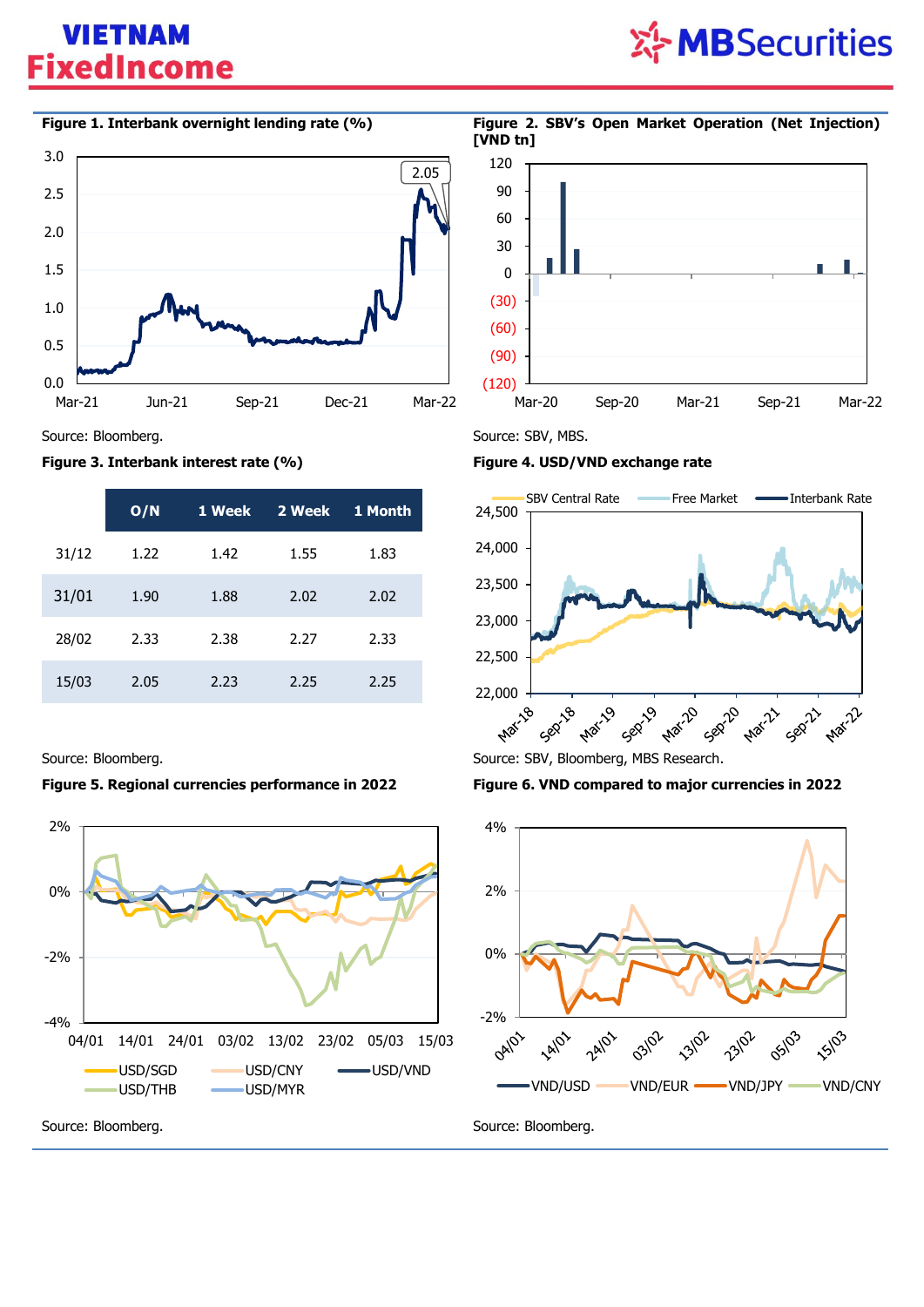### **Government Bond Market**

### **Primary market**

### **STV successfully issued VND 3,500bn of G-bonds this period with the winning yield went up slightly compared to the end of February.**

In the first half of March, STV was more active in offering G-bonds, but the winning rate was quite low. In the VND 11,000bn proposed, there were only VND 3,500bn of G-bonds successfully mobilized, at the rate of 32%. In which, successful issuance was still concentrated in 2 tenors of 10Y and 15Y. The current rate of G-bond issuance of SBV is quite slow, SBV will be difficult to complete the quarter plan when the first quarter is coming to an end.

The winning yield of the bonds grew slightly compared to the end of February. The yield for 10Y was 2.18%/year, up 6bps compared to the end of the previous month while the yield for 15Y terms increased 3bps to 2.45%/year. Under the pressure of liquidity in the system recently, credit institutions' demand for government bonds has decreased. With the issuance plan for the whole year of VND 400,000bn, the STV will need to raise the bond winning yield to attract investors in the next offering sessions.

| Tenor        | <b>Offering</b><br>value | Winning<br>value | Issuance<br>rate | Yield                  |
|--------------|--------------------------|------------------|------------------|------------------------|
| 5Y           | 1,000                    | 0                | $0\%$            | $0.00\%$               |
| 7Y           |                          |                  |                  |                        |
| 10Y          | 4,000                    | 1,500            | 38%              | 2.15%                  |
| 15Y          | 4,000                    | 1,000            | 25%              | 2.45%                  |
| 20Y          | 1,000                    | 0                | $0\%$            | $0.00\%$               |
| 30Y          | 1,000                    | 1,000            | 100%             | 3.00%                  |
| <b>Total</b> | 11,000                   | 3,500            | <b>32%</b>       | <b>Unit: VND</b><br>bn |











### **Figure 9. G-bond successful issuance in 2022 Figure 10. G-bond successful issuance since 2012**



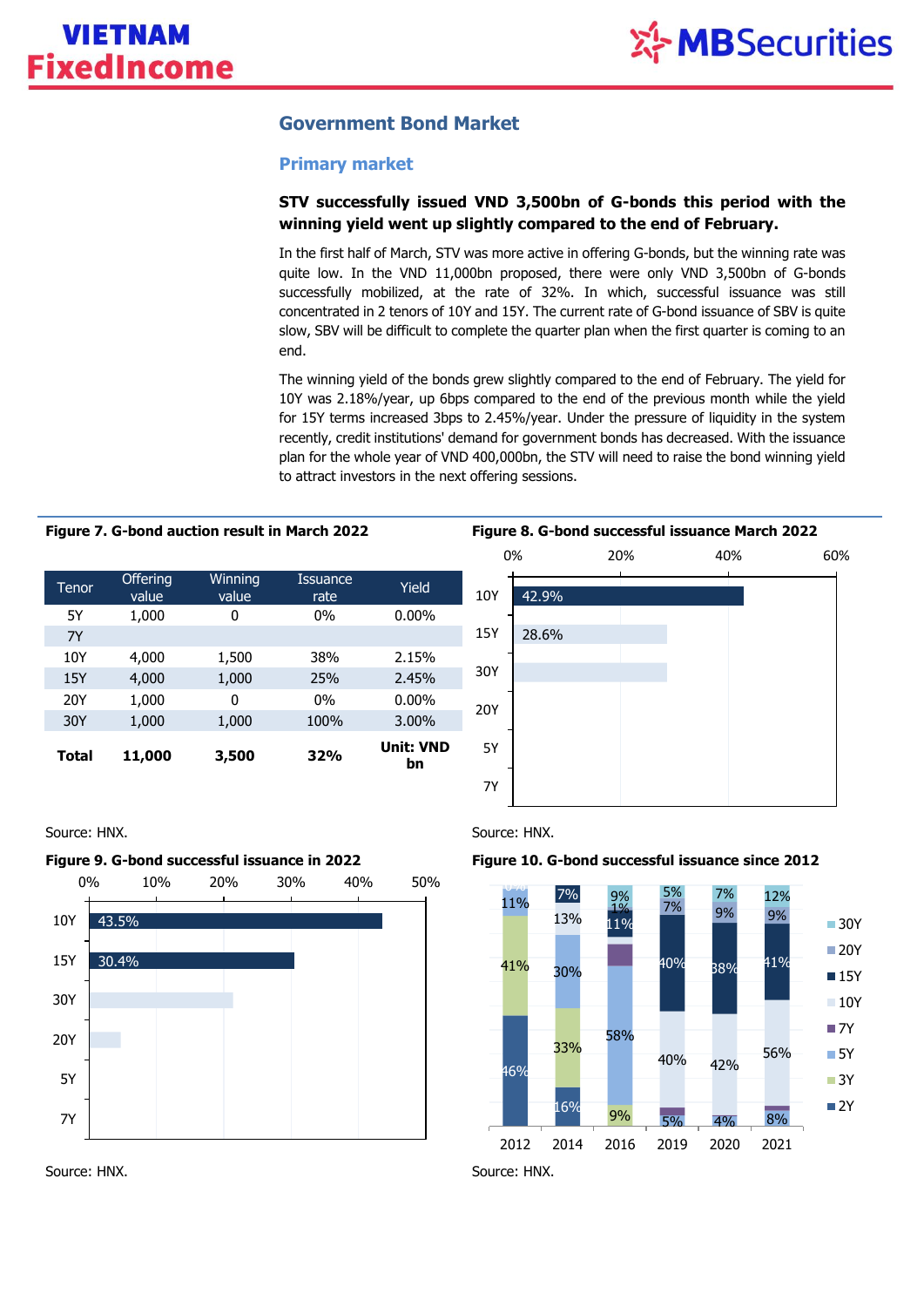

### **Figure 11. Government bond issuance 2022**

| Tenor        | <b>VST 2022 plan</b> | VST 2022 issued | % VST 2022 plan |
|--------------|----------------------|-----------------|-----------------|
| 5Y           | 30,000               | 0               | $0\%$           |
| 7Y           | 15,000               | 0               | 0%              |
| 10Y          | 140,000              | 15,642          | 11%             |
| 15Y          | 150,000              | 10,950          | 7%              |
| <b>20Y</b>   | 30,000               | 1,685           | 6%              |
| 30Y          | 35,000               | 7,685           | 22%             |
| <b>Total</b> | 400,000              | 35,962          | 9%              |
| 1.11111      |                      |                 |                 |

Source: VST, HNX

**Figure 12. 10Y G-bond yields (%) in selected countries As at 15/03/2022**

|                 |                    |                         |                               | *Bps changed compared to last closing |  |  |
|-----------------|--------------------|-------------------------|-------------------------------|---------------------------------------|--|--|
| <b>Market</b>   | Last<br>closing    | <b>Last</b><br>week $*$ | <b>Last month</b>             | 31/12/2021*                           |  |  |
|                 |                    |                         |                               |                                       |  |  |
| U.S.            | 2.14               | 29.81                   |                               | 63.4<br>31.9                          |  |  |
| EU              | 0.33               | 22.00                   | 19.7                          | 50.9                                  |  |  |
| Japan           | 0.21               | 4.60                    | <b>Service Service</b><br>1.4 | 13.5                                  |  |  |
| China           | 2.82               | $-2.10$                 | 2.9                           | 4.0                                   |  |  |
| South Korea     | 2.75               | 2.80                    | 6.0                           | 49.0                                  |  |  |
| India           | 6.82               | $-7.40$                 | 5.6                           | 36.7                                  |  |  |
| Malaysia        | 3.69               | 1.80                    | 1.7                           | 12.4                                  |  |  |
| Singapore       | 2.12               | 25.44                   | 17.7                          | 39.7                                  |  |  |
| Indonesia       | 6.75               | $-6.60$                 | 23.9                          | 37.2                                  |  |  |
| Philippines     | 3.58               | 12.83                   | 31.1                          | 123.4                                 |  |  |
| <b>Thailand</b> | 2.35               | 12.34                   | 13.1                          | 39.0                                  |  |  |
| Vietnam         | 2.39               | 2.30                    | 4.8                           | 21.6                                  |  |  |
|                 | Source: Bloomberg. |                         |                               |                                       |  |  |

### **Secondary Market**

**G-bond yield went up in all terms. Average transaction volume on the secondary G-bond market went down by 18% MoM with the proportion of outright transactions increasing compared to previous month. Foreign investors net sold over VND 376bn of G-bonds.**

Following the trend in the world, the yield of 10Y G-bond in Vietnam has increased in recent times. In the first half of March, the 10Y yield was at 2.39%/year, up 5bps compared to the previous month whereas the 2Y yield grew to 1.68%/year, up 24bps. Since the beginning of the year, the 2Y yield has increased by 91 bps while the 10Y term yield also increased by 22bps, causing the yield curve to gradually invert.

Transactions on the secondary government bond market were less active than the previous month with daily average volumes of VND 11.5tn, down by 18% from February's average. Of which, outright trading accounted for 69% of the volume this period and VND 86.8tn. The average transaction was VND 7.8tn/day, down by 8% from the previous month's average. Average repo trading volume fell by 34% compared to February, reaching VND 3.6tn/day. Foreign investors continued to net sold VND 356bn of G-bonds in this period. Overall, foreign investors net sold a total of VND 376bn of G-bonds in 2022 and net purchased VND 4,230bn of G-bonds in the last 12 months.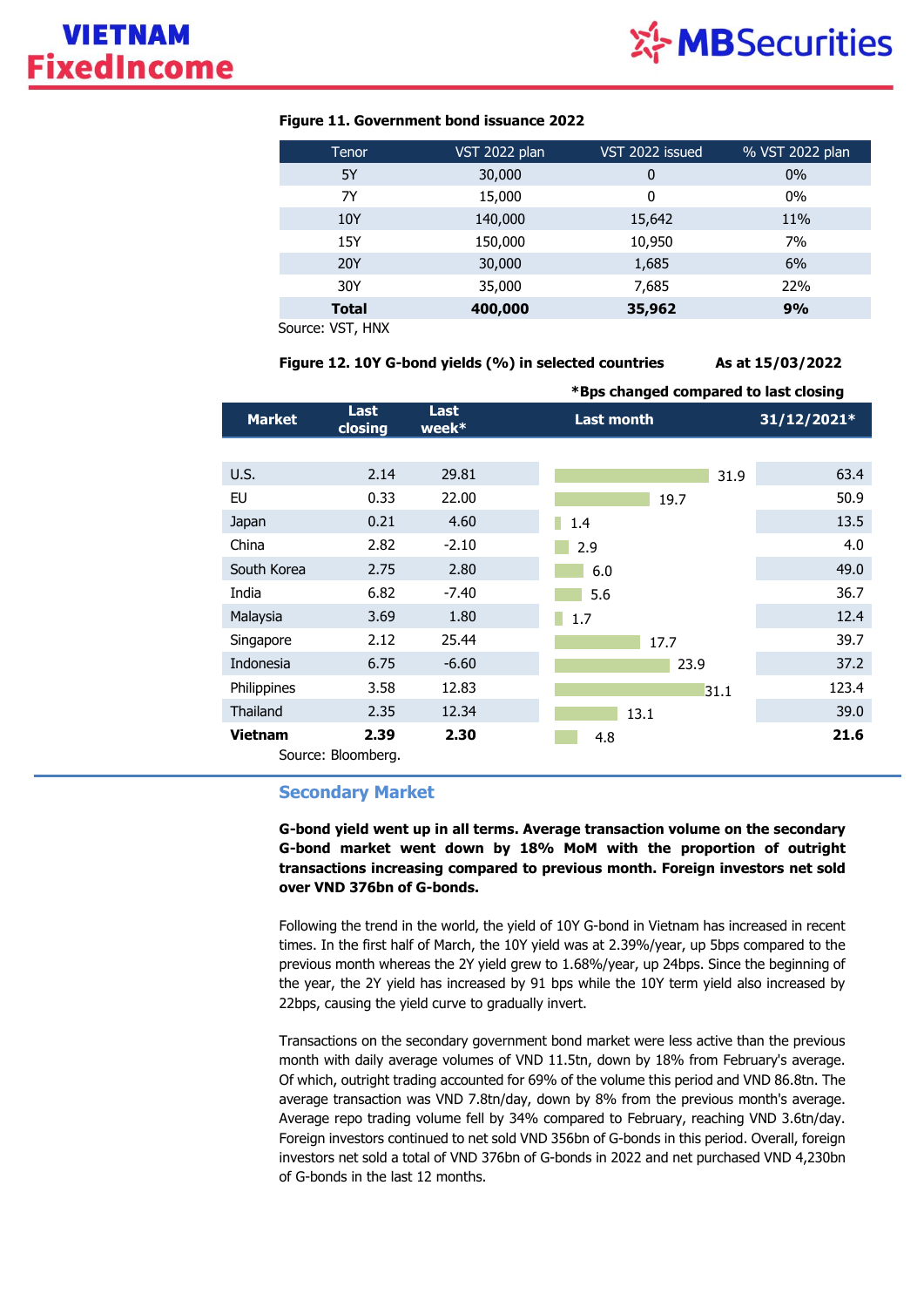## **VIETNAM FixedIncome**





Source: Bloomberg. **Source: HNX.** Source: HNX.







**Figure 13. Vietnam T-bond Yield (%) Figure 14. Outright and Repo transaction volume**







Source: HNX. Source: Bloomberg.

### **Figure 17. Size of bond markets (%GDP Q4 2021) Figure 18. Vietnam bond market size (VND tn)**

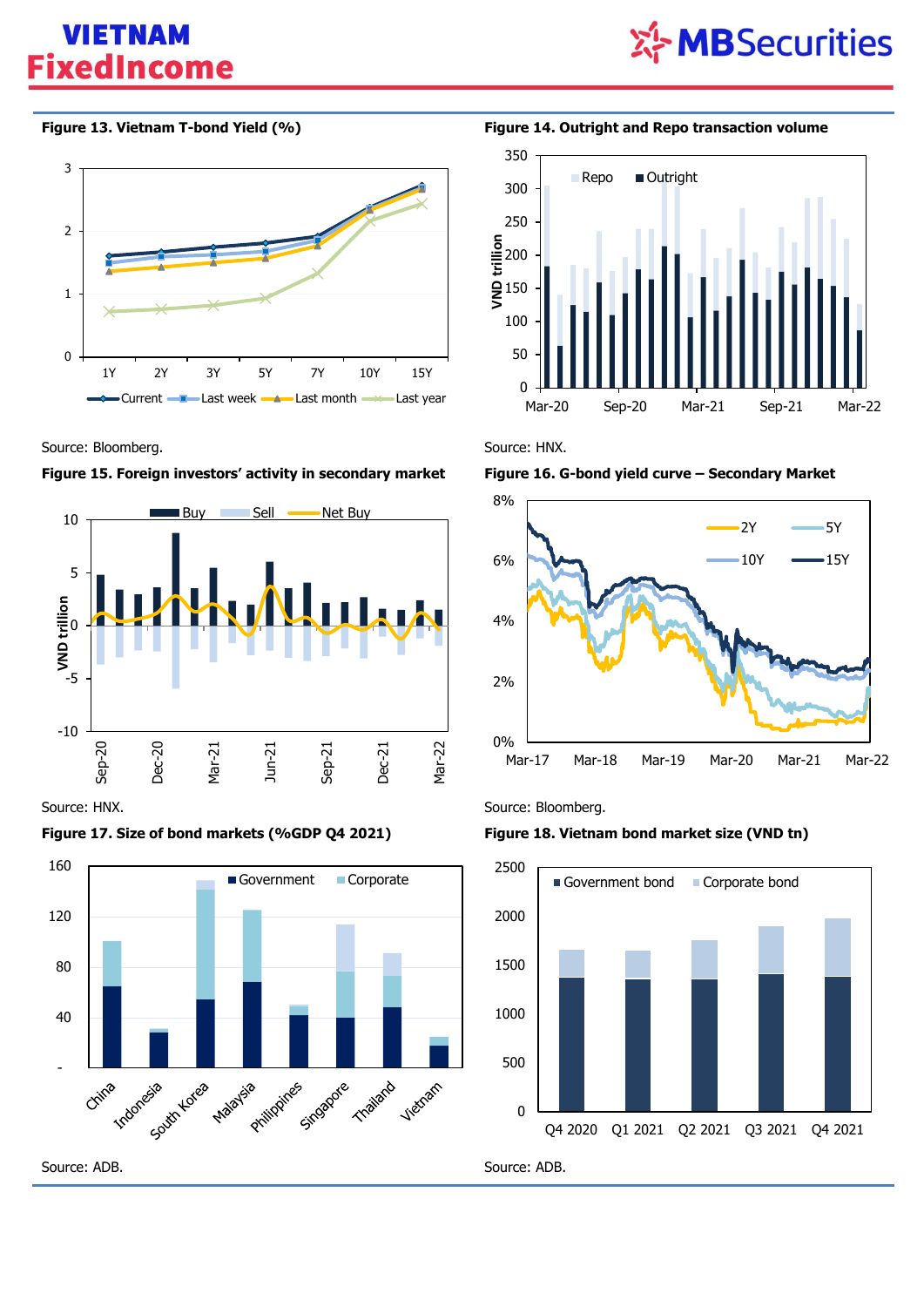### **Corporate Bond Market**

FiinPro data shows that in the first half of March, only VND 1,250bn of corporate bonds were issued by two companies in the domestic market, VNDIRECT Securities Joint Stock Company and Viet Capital Commercial Joint Stock Bank. In which, VNDIRECT Securities Joint Stock Company issued the largest bond volume of VND 1,000bn with the interest rate of 8.0%/year - 8.4%/year.





Source: HNX. FiinPro. MBS Research. Source: HNX. FiinPro. MBS Research.

0.0

Materials Other FIs

**Others** 

0.0

### **Figure 21. Top issuers in March 2022**

| <b>Issuer</b> | (year)                                                                        | <b>Amount (VND bn)</b> | <b>Coupon rate</b><br>$(%$ /year) |
|---------------|-------------------------------------------------------------------------------|------------------------|-----------------------------------|
|               | 1-3                                                                           | 1,000                  | $8.0\% - 8.4\%$                   |
|               |                                                                               | 250                    | N/A                               |
|               | Công ty Cổ phần Chứng khoán VNDIRECT<br>Ngân hàng Thương mại Cổ phần Bản Việt |                        |                                   |

Source: HNX, FiinPro, MBS Research.